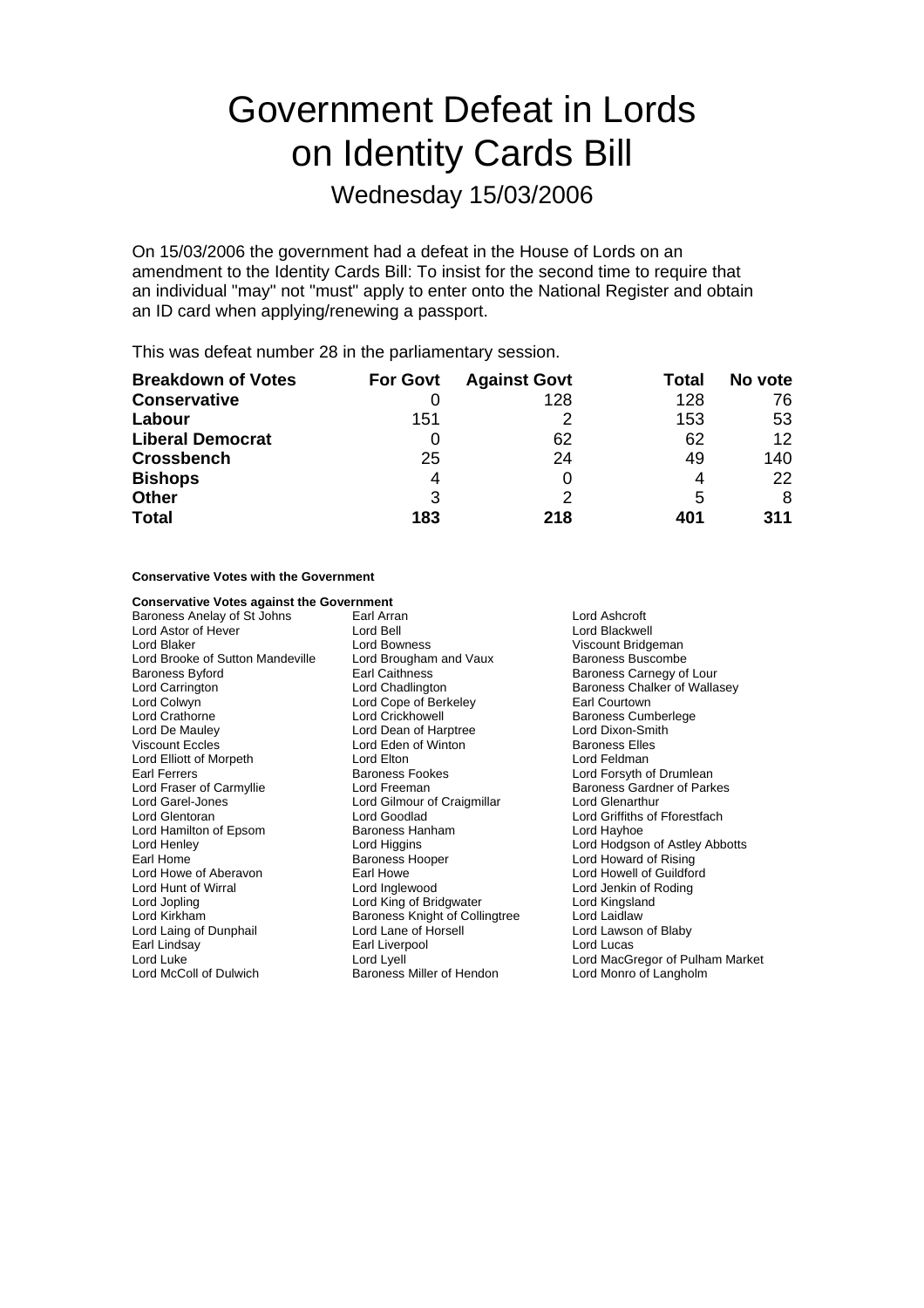Duke of Montrose **Lord Moore of Lower Marsh** Baroness Morris of Bolton<br>
Lord Mowbray and Stourton **Baroness Lord Moynihan Baroness Morris Corporation** Lord Murton of Lindisfarne Lord Mowbray and Stourton **Lord Moynihan** Lord Murton of Lindisfarm Cord Murton of Lindisfarm Cord Murton of Braintree **Lord Murton of Statisfarm** Lord Naseby **Lord Newton of Braintree** Baroness Noakes<br>Lord Northbrook **Lord Norton of Louth Baroness O'Cathain** Lord Northbrook Lord Norton of Louth The Baroness O'Cathain<br>Baroness Oppenheim-Barnes Baroness Park of Monmouth Lord Patten of Barnes Baroness Oppenheim-Barnes Baroness<br>
Lord Patten **Earl Peel** Lord Patten **Earl Peel** Earl Peel Baroness Perry of Southwark<br>
Lord Peyton of Yeovil Baroness Platt of Writtle Lord Plumb Lord Plummer of St Marylebone Lord Reay **Lord Rees** Lord Rees **Lord Rees** Lord Renton of Mount Harry<br>
Lord Renton **Lord Roberts of Conwy** Lord Saatchi Lord Renton<br>
Baroness Seccombe<br>
Lord Selsdon<br>
Lord Selsdon Baroness Seccombe **Lord Selsdon** Baroness Sharples<br>
Lord Shaw of Northstead Baroness Shephard of Northwold Lord Soulsby of Swaffham Prior Lord St John of Fawsley<br>Lord Swinfen Lord Waddington **Lord Wade of Chorlton** Lord Wakeham<sup>1</sup><br>
Lord Waldegrave of North Hill Lord Walker of Worcester **Chorle Baroness Wilcox** Lord Waldegrave of North Hill Lord Walker c<br>
Lord Windlesham **Maroness Willie Rand Workson** Lord Windlesham

### **Labour Votes with the Government**

Lord Alli **Lord Alli Baroness Amos** Lord Anderson of Swansea<br>
Baroness Andrews **Lord Anderson Cord Anderson Cord Ashlet** Lord Ashlev of Stoke Baroness Ashton of Upholland Lord Bach Lord Barnett Lord Bassam of Brighton **Baroness Billingham** and Bilston Lord Bilston Baroness Blackstone Lord Bragg Baroness Blackstone Lord Borrie Lord Bragg Lord Brooke of Alverthorpe Lord Brookman Lord Brooks Cord Brooks Cord Brooks Cord Brooks Cord Brooks Cord Canter<br>
Lord Burlison Carter Lord Carter of Coles Viscount Chandos Lord Christopher Lord Clarke of Hampstead Lord Clinton-Davis Lord Corbett of Castle Vale<br>
Baroness Corston Baroness Crawley Baroness David Baroness Corston **Baroness Crawley**<br> **Cord Davies of Oldham** Lord Davies of Coity Lord Desai Lord Dixon Lord Dubs Lord Evans of Temple Guiting Lord Falconer of Thoroton Baroness Farrington of Ribbleton Cord Foulkes of Cumnock<br>Lord Faulkner of Worcester Lord Filkin Lord Filkin Lord Faulkner of Worcester <br>Lord Fyfe of Fairfield Baroness Gale Baroness Gould of Potternewton Lord Grantchester Lord Gregson Lord Griffiths of Burry Port Lord Hart of Chilton<br>Baroness Hayman **Lord Haskel Lord Haskel** Baroness Hayman Baroness Henig Baroness Henig Baroness Hilton of Eggardon<br>
Baroness Hollis of Heigham Lord Howarth of Newport Baroness Howells of St Davids<br>Lord Hughes of Woodside Lord Hughes of Woodside Lord Hunt of Kings Heath Lord Irvine of Lairg<br>
Lord Janner of Braunstone Baroness Jay of Paddington Lord Jones Lord Janner of Braunstone **Baroness Jay of Paddington** Lord Jones<br>
Lord Jordan Lord Lord Judd<br>
Lord Jord King o Lord Kinnock و Lord Kirkhill Lord Kirkhill Lord Leitch<br>Lord Lea of Crondall Lord Lord Leitch و Lord Leitch Lord Levy Lord Lea of Crondall Lord Lord Leitch Lord Levy<br>
Baroness Lockwood Lord Lord Lord Lord Lord Lord Macaulay of Bragar Lord Mackenzie of Framwellgate Lord MacKenzie of Cultus<br>Lord Maxton Baroness McDonagh Lord Maxton Baroness McDonagh Baroness McDonagh Baroness McIntosh of Hudnall Lord McIntosh of Haringey Lord McKenzie of Luton Lord Mitchell<br>Lord Moonie Cord McKenzie of Drefelin Baroness Morgan of Huyton Lord Morris of Manchester **Baroness Nicol Lord Parekh**<br>
Lord Parekh<br>
Lord Patel of Blackburn **Lord Pendry** Lord Peston **Lord Peston** Lord Patel of Blackburn Lord Pendry Lord Peston Lord Plant of Highfield

Extra Pear Control Control Control Control Control Control Control Control Control Control Control Control Control Control Control Control Control Control Control Control Control Control Control Control Control Control Con Baroness Shephard of Northwold Lord Soulsby of Scharach Lord Strathclyde<br>
Lord Strathclyde<br>
Baroness Thatcher Baroness Trump

Lord Acton Baroness Adams of Craigielea Lord Adonis Lord Archer of Sandwell Lord Ashley of Lord Ashley of Lord Ashley of Sandwell Lord Barnett Lord Campbell-Savours Lord Gordon of Strathblane Baroness Goudie<br>
Lord Gould of Brookwood Lord Graham of Edmonton Lord Harris of Haringey<br>
Lord Haskel Cord Haworth Baroness Hollis of Heigham Lord Howarth Lord Howarth Cumbernauld Baroness Hollis of Heigham Lord Hovle Lord Judd Lord King of West Bromwich<br>
Lord Kirkhill Lord Lavard Lord Lofthouse of Pontefract Lord Macaulay of Bragar<br>
Lord MacKenzie of Culkein Baroness Massey of Darwen Exaroness Morgan of Drefelin Baroness Morgan of Drefelin Baroness Morgan of Drefelin Baroness Morgan Durid Baroness Morgan Durid Baroness Morgan Durid Baroness Morgan Durid Baroness Morgan Durid Baroness Morgan Durid Baron

Baroness Trumpington<br>Lord Wakebam

Baroness Dean of Thornton-le-Fylde Lord Evans of Watford<br>
Lord Ealconer of Thoroton<br>
Baroness Farrington of Ribbleton Lord Fyfe of Fairfield **Baroness Gale** Baroness Gale Baroness Gibson of Market Rasen<br>
Baroness Goudie **Baroness Coudie**<br>
Lord Goldsmith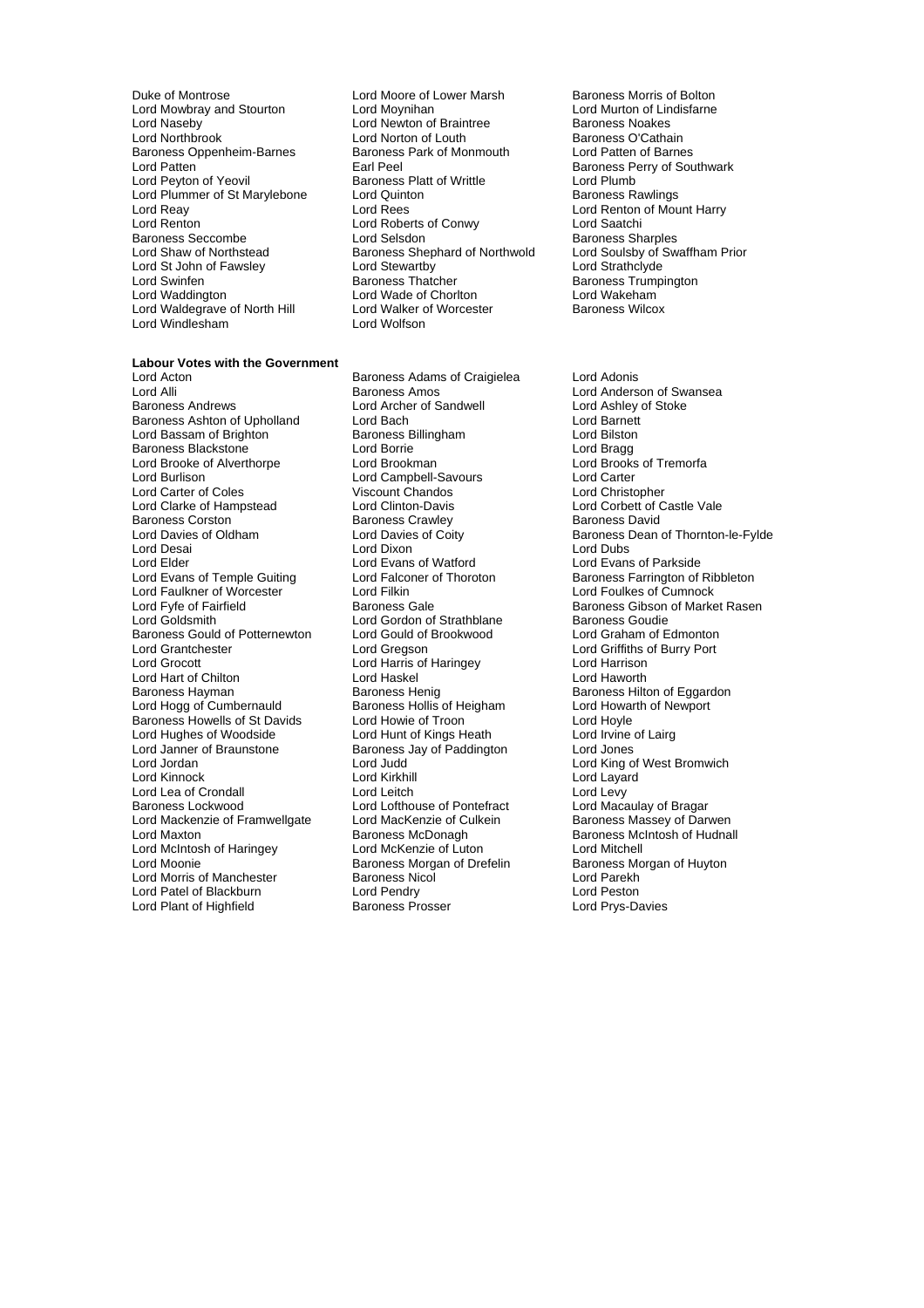Lord Robertson of Port Ellen Lord Rooker Cord Rooker Lord Rowland Lord Rowlands Baroness Royall of Blaisdon Lord Sainsbury of Turville Baroness Royall of Blaisdon<br>Baroness Scotland of Asthal Lord Sawyer Lord Savyer Lord Sawyer<br>Lord Sewel Lord Sewel Lord Sewel Viscount Simon Baroness Scotland of Asthal Lord Sewel (Contract Simon Siscount Simon Sexent Simon Simon Simon Scotland Assemb<br>
Raroness Smith of Gilmorehill Lord Snape (Contract Scotland Soley Lord Soley Lord Soley Baroness Smith of Gilmorehill Lord Snape<br>
Lord Stone of Blackheath Lord Strabolgi Baroness Thornton **Example 2** Lord Tomlinson **Lord Triesm**<br>
Lord Truscott **Lord Tunnicliffe** Lord Varley Baroness Wall of New Barnet Lord Warner<br>
Lord Whitty **Baroness Wilkins** Lord Woolmer of Leeds

- Lord Puttnam **Lord Radice** Lord Radice **Baroness Ramsay of Cartvale**<br>
Lord Randall of St Budeaux Baroness Rendell of Babergh Lord Richard Baroness Rendell of Babergh Lord Richard<br>Lord Rooker Lord Rowlands Exaroness Taylor of Bolton Lord Temple-Mord Tomlinson Lord Temple-Mord Temple-Morris<br>
Lord Triesman Lord Tunnicliffe **Lord Varley**<br>
Lord Warner **Lord Warner**<br>
Baroness Whitaker
- Extractive Community Community Community Community Community Community Corresponsible Dean<br>
Lord Stone of Blackheath Baroness Taylor of Bolton<br>
Lord Taylor of Blackburn Baroness Taylor of Bolton Lord Temple-Morris Lord Williams of Elvel

### **Labour Votes against the Government**<br>Lord Ahmed

Baroness Kennedy of The Shaws

### **Liberal Democrat Votes with the Government**

# **Liberal Democrat Votes against the Government**

Lord Clement-Jones Lord Ezra Baroness Falkner of Margravine Lord Garden<br>
Earl Glasgow Cord Goodhart Lord Greaves Earl Glasgow **Lexel Cooperance Cooperation** Lord Goodhart Cooperation Cooperation Cooperation Cooperation Cooper<br>
Baroness Hammund Baroness Harris of Richmond Lord Holme of Cheltenham Baroness Hamwee Baroness Harris of Richmond Lord Holme of Cheltenham<br>
Lord Jones of Cheltenham Lord Kirkwood of Kirkhope Lord Lester of Herne Hill Baroness Linklater of Butterstone Lord Livsey of Talgarth Lord Mackie of Benshie<br>
Lord Maclennan of Rogart Baroness Maddock Barl Mar and Kellie Lord Maclennan of Rogart Baroness Mac<br>
Lord McNally Baroness Mac Lord Phillips of Sudbury Lord Razzall Lord Redes<br>Lord Roberts of Llandudno Lord Rodgers of Quarry Bank Lord Roper Lord Roberts of Llandudno<br>
Lord Russell-Johnston<br>
Lord Sandberg<br>
Lord Sandberg Baroness Sharp of Guildford Lord Shutt of Greetland Lord Smith of Clifton<br>
Lord Steel of Aikwood Lord Taverne Lord Thomas of Gree Baroness Thomas of Walliswood Lord Thomson Cord Tonger<br>
Lord Tonger Lord Vallance of Tummel<br>Lord Watson of Richmond

Lord Bradshaw Lord Carlile of Berriew Lord Chidgey Lord Kirkwood of Kirkhope Lord Taverne<br>
Lord Thomson of Monifieth<br>
Baroness Tonge<br>
Cord Thomson of Monifieth<br>
Baroness Tonge Lord Tordoff<br>
Lord Wallace of Saltaire<br>
Baroness Walmsley Baroness Williams of Crosby

Lord Ashdown of Norton-sub-Hamdon Lord Avebury **Example 2** Baroness Barker Baroness Baroness Bonham-Carter of Yarnbury<br>
Lord Bradshaw **Baroness Bonness Bonness Bonness Bonness Bonness Bonness Bonness Bonness Bonness Bonness Bonness** Lord McNally **Lord Methuen** Baroness Miller of Chilthorne Domer<br>
Lord Newby **Baroness Northover** Baroness Northorne Lord Oakeshott of Seagrove Bay Baroness Northover **Lord Oakeshott of Seagrove Bay**<br>
Lord Razzall<br>
Lord Redesdale Baroness Scott of Needham Market

# **Crossbench Votes with the Government**

Lord Currie of Marylebone **Lord Dahrendorf Currie of Marylebone**<br>
Lord Fellowes **Lord Danmess** Greengross Lord Joffe Lord Kerr of Kinlochard<br>Earl Listowel Lord Marsh

Lord Armstrong of Ilminster Lord Butler of Brockwell<br>
Bishop of Chester Lord Chorley Bishop of Chelmsford Bishop of Chester Lord Chorley<br>
Lord Currie of Marylebone Lord Dahrendorf Lord Dearing<br>
Lord Currie of Marylebone Lord Dahrendorf Lord Dearing Lord Fellowes The Baroness Greengross Creatives Baroness Howarth of Breckland<br>
Lord Joffe The Lord Kerr of Kinlochard<br>
Lord Laming Earl Listowel **Exercise State Lord Marsh** Baroness Masham of Ilton<br>
Lord McCluskey **Baroness Marsh** Screen Unit Corress Marsh Baroness Murphy Viscount Montgomery of Alamein Baroness Murphy<br>Lord Quirk Baroness Murphy Bishop of Oxford **Exercise State Lord Aurel** Lord Quirk Cord Cuirk Lord Ramsbotham<br>Bishop of Southwark Lord Stevens of Kirkwhelpington Lord Turnbull Bishop of Southwark Lord Stevens of Kirkwhelpington<br>
Lord Walton of Detchant
Lord Williamson of Horton Lord Williamson of Horton

### **Crossbench Votes against the Government**

Lord Ackner The Lord Ampthill Lord Ampthill Lord Bridges<br>
Lord Cobbold Corp Viscount Craigavon The Larl Erroll Lord Cobbold Viscount Craigavon<br>
Lord Frevberg<br>
Lord Greenway

Lord Freyberg Lord Greenway Baroness Howe of Idlicote